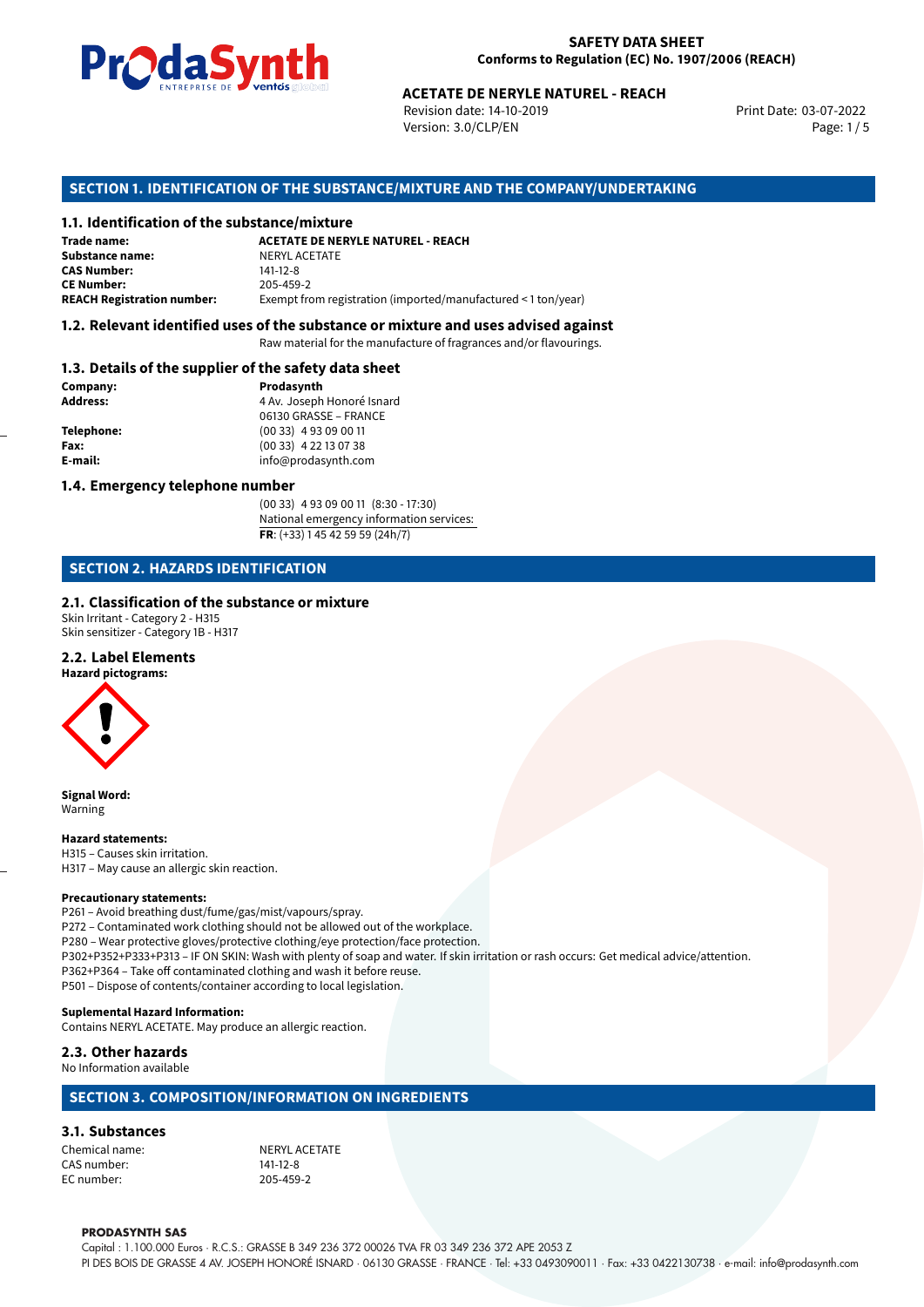

# **ACETATE DE NERYLE NATUREL - REACH<br>
Revision date: 14-10-2019** Print Date: 03-07-2022

Revision date: 14-10-2019 Version: 3.0/CLP/EN Page: 2 / 5

#### **Hazardous constituents:**

| <b>Chemical Name</b> | % (w/w)   | CAS No<br><b>EC No</b> | Classification according to Regulation 1272/2008 |
|----------------------|-----------|------------------------|--------------------------------------------------|
| l NERYL ACETATE      | $\geq$ 50 | 141-12-8<br>205-459-2  | Skin Irrit. 2 - H315<br>Skin Sens. 1B - H317     |

[See the full text of the hazard statements in section 16.](#page-4-0)

#### **3.2. Mixtures**

Not applicable.

## **SECTION 4. FIRST-AID MEASURES**

#### **4.1. Description of necessary first aid measures**

| Ingestion:    | Rinse mouth with water.                                                                                               |
|---------------|-----------------------------------------------------------------------------------------------------------------------|
|               | Obtain medical advice.                                                                                                |
|               | Keep at rest. Do not induce vomiting.                                                                                 |
| Eye contact:  | In case of contact with eyes, rinse immediately with plenty of water for at least 15 minutes and seek medical advice. |
| Inhalation:   | Remove person to fresh air and keep at rest.                                                                          |
|               | Seek immediate medical advice.                                                                                        |
| Skin contact: | Take off immediately all contaminated clothing.                                                                       |
|               | Thoroughly wash affected skin with soap and water.                                                                    |
|               | Seek medical attention if symptoms persist.                                                                           |

#### **4.2. Most important symptoms and effects, both acute and delayed**

No information available.

#### **4.3. Indication of any immediate medical attention and special treatment needed** No information available.

## **SECTION 5. FIRE-FIGHTING MEASURES**

#### **5.1. Extinguishing Media**

Water spray, carbon dioxide, dry chemical powder or appropriate foam. For safety reasons do not use full water jet.

#### **5.2. Special hazards arising from the substance or mixture**

Known or Anticipated Hazardous Products of Combustion: Emits toxic fumes under fire conditions.

#### **5.3. Advice for firefighters**

High temperatures can lead to high pressures inside closed containers. Avoid inhalation of vapors that are created. Use appropriate respiratory protection. Do not allow spillage of fire to be poured into drains or watercourses. Wear self-contained breathing apparatus and protective clothing.

#### **SECTION 6. ACCIDENTAL RELEASE MEASURES**

#### **6.1. Personal precautions, protective equipment and emergency procedures**

Evacuate surronding areas. Ensure adequate ventilation. Keep unnecessary and unprotected personnel from entering. Do not breathe vapor/spray. Avoid contact with skin and eyes. Information regarding personal protective measures: see section 8.

#### **6.2. Environmental precautions**

To avoid possible contamination of the environment, do not discharge into any drains, surface waters or groundwaters.

#### **6.3. Methods and materials for containment and cleaning up**

Cover with an inert, inorganic, non-combustible absorbent material (e.g. dry-lime, sand, soda ash). Place in covered containers using non-sparking tools and transport outdoors. Avoid open flames or sources of ignition (e.g. pilot lights on gas hot water heater). Ventilate area and wash spill site after material pickup is complete.

#### **6.4. Reference to other sections**

Information regarding exposure controls, personal protection and disposal considerations can be found in sections 8 and 13.

**PRODASYNTH SAS**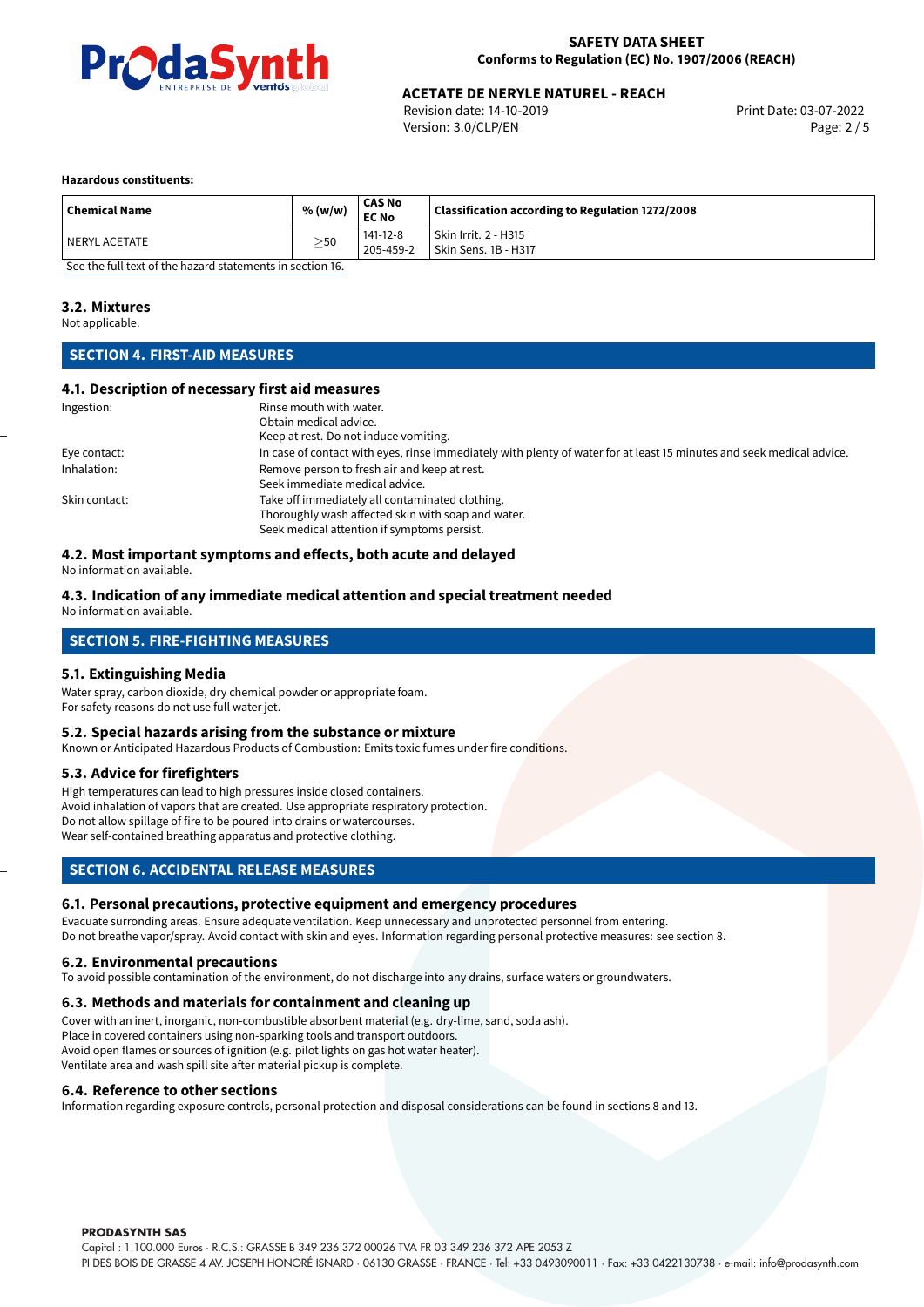

# **ACETATE DE NERYLE NATUREL - REACH<br>
Revision date: 14-10-2019** Print Date: 03-07-2022

Revision date: 14-10-2019 Version: 3.0/CLP/EN Page: 3 / 5

## **SECTION 7. HANDLING AND STORAGE**

#### **7.1. Precautions for safe handling**

Do not store or handle this material near food or drinking water. Do not smoke. Avoid contact with the eyes, skin and clothing. Wear protective clothing and use glasses. Observe the rules of safety and hygiene at work. Keep in the original container or an alternative made from a compatible material.

## **7.2. Conditions for safe storage, including any incompatibilities**

Store in tightly closed and preferably full containers in a cool, dry and ventilated area, protected from light. Keep away from sources of ignition (e.g. hot surfaces, sparks, flame and static discharges). Keep away from incompatible materials (see section 10).

#### **7.3. Specific end use(s)**

No information available.

#### **SECTION 8. EXPOSURE CONTROLS AND PERSONAL PROTECTION**

## **8.1. Control parameters**

Components with occupational exposure limits: None known.

#### **8.2. Exposure controls**

| Appropriate engineering controls: | Measures should be taken to prevent materials from being splashed into the body.                                                            |
|-----------------------------------|---------------------------------------------------------------------------------------------------------------------------------------------|
|                                   | Provide adequate ventilation, according to the conditions of use. Use a mechanical exhaust if required.                                     |
| Eye/Face protection:              | Chemical safety goggles are recommended. Wash contaminated goggles before reuse.                                                            |
| Hand Protection:                  | Chemical-resistant gloves are recommended. Wash contaminated gloves before reuse.                                                           |
| Body protection:                  | Personal protective equipment for the body should be selected based on the task being performed and the risks<br>involved.                  |
| <b>Respiratory Protection:</b>    | In case of insufficient ventilation, use suitable respiratory equipment.                                                                    |
| Environmental exposure controls:  | Emissions from ventilation or process equipment should be checked to ensure they comply with environmental<br>protection legislation.       |
|                                   | In some cases, filters or engineering modifications to the process equipment will be necessary to reduce emissions to<br>acceptable levels. |

#### **SECTION 9. PHYSICAL AND CHEMICAL PROPERTIES**

#### **9.1. Information on basic physical and chemical properties**

| Appearance:                            | Liquid                         |  |
|----------------------------------------|--------------------------------|--|
| Colour:                                | Conforms to standard           |  |
| Odour:                                 | Conforms to standard           |  |
| Odour theshold:                        | Not determined                 |  |
| pH:                                    | Not determined                 |  |
| Melting point/freezing point:          | Not determined                 |  |
| Boling point/boiling range $(°C)$ :    | 231°C (1 atm)                  |  |
| Flash point:                           | 99 °C                          |  |
| Evaporation rate:                      | Not determined                 |  |
| Flammability:                          | Not determined                 |  |
| Lower flammability/Explosive limit:    | Not determined                 |  |
| Upper flammability/Explosive limit:    | Not determined                 |  |
| Vapour pressure:                       | 0,0256 mm Hg (25°C, estimated) |  |
| Vapour Density:                        | Not determined                 |  |
| Density:                               | $0,903 - 0,915$ g/mL (20°C)    |  |
| Relative density:                      | $0,903 - 0,915(20^{\circ}C)$   |  |
| Water solubility:                      | <b>INSOLUBLE IN WATER</b>      |  |
| Solubility in other solvents:          | SOLUBLE IN ETHANOL             |  |
| Partition coefficient n-octanol/water: | Not determined                 |  |
| Auto-ignition temperature:             | Not determined                 |  |
| Decomposition temperature:             | Not determined                 |  |
| Viscosity, dynamic:                    | Not determined                 |  |
| Viscosity, kinematic:                  | Not determined                 |  |
| Explosive properties:                  | Not determined                 |  |
| Oxidising properties:                  | <b>NONE EXPECTED</b>           |  |
|                                        |                                |  |

#### **PRODASYNTH SAS**

Capital : 1.100.000 Euros · R.C.S.: GRASSE B 349 236 372 00026 TVA FR 03 349 236 372 APE 2053 Z PI DES BOIS DE GRASSE 4 AV. JOSEPH HONORÉ ISNARD · 06130 GRASSE · FRANCE · Tel: +33 0493090011 · Fax: +33 0422130738 · e-mail: info@prodasynth.com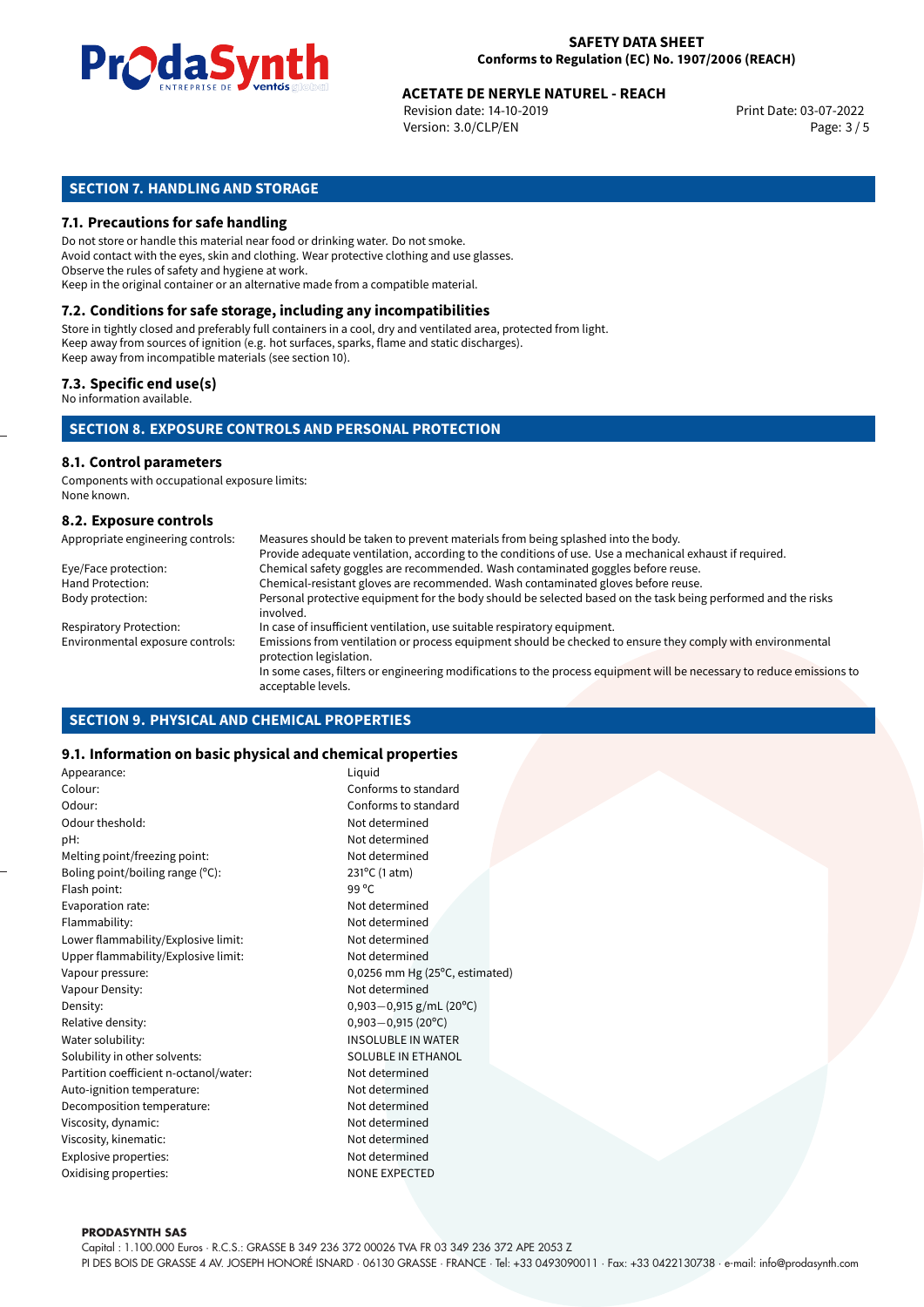

#### **SAFETY DATA SHEET Conforms to Regulation (EC) No. 1907/2006 (REACH)**

# **ACETATE DE NERYLE NATUREL - REACH<br>
Revision date: 14-10-2019** Print Date: 03-07-2022

Revision date: 14-10-2019 Version: 3.0/CLP/EN Page: 4 / 5

## **9.2. Additional information**

No information available.

## **SECTION 10. STABILITY AND REACTIVITY**

#### **10.1. Reactivity**

No hazardous reactions if stored and handled as prescribed/indicated.

#### **10.2. Chemical stability**

The product is stable if stored and handled as prescribed/indicated.

#### **10.3. Possibility of hazardous reactions**

No hazardous reactions if stored and handled as prescribed/indicated.

#### **10.4. Conditions to Avoid**

Conditions to Avoid: Excessive heat, flame or other ignition sources.

#### **10.5. Incompatible materials**

Avoid contact with strong acids and bases and oxidizing agents.

#### **10.6. Hazardous decomposition products**

During combustion may form carbon monoxide and unidentified organic compounds.

#### **SECTION 11. TOXICOLOGICAL INFORMATION**

## **11.1. Information on toxicological effects**

| <b>Acute toxicity</b>             | Based on the data available, the criteria for classification are not met. |
|-----------------------------------|---------------------------------------------------------------------------|
| <b>Skin corrosion/irritation</b>  | Causes skin irritation.                                                   |
|                                   |                                                                           |
| Serious eye damage/irritation     | Based on the data available, the criteria for classification are not met. |
| Respiratory or skin sensitisation | May cause an allergic skin reaction.                                      |
| Germ cell mutagenicity            | Based on the data available, the criteria for classification are not met. |
| <b>Carcinogenicity</b>            | Based on the data available, the criteria for classification are not met. |
| Reproductive toxicity             | Based on the data available, the criteria for classification are not met. |
| <b>STOT-single exposure</b>       | Based on the data available, the criteria for classification are not met. |
| <b>STOT-repeated exposure</b>     | Based on the data available, the criteria for classification are not met. |
| <b>Aspiration hazard</b>          | Based on the data available, the criteria for classification are not met. |

## **SECTION 12. ECOLOGICAL INFORMATION**

#### **12.1. Toxicity**

#### **Assessment:**

Based on the data available, the criteria for classification are not met. **Experimental/calculated data:** No information available.

#### **12.2. Degradability**

No information available.

#### **12.3. Bioaccumulative potential**

No information available.

#### **12.4. Soil mobility**

No information available.

## **12.5. Results of PBT and vPvB assessment**

No information available.

#### **12.6. Other adverse effects**

See also sections 6, 7, 13 and 15

## Do not allow to get into waste water or waterways.

## **SECTION 13. DISPOSAL CONSIDERATIONS**

#### **13.1. Waste treatment methods**

Dispose of in accordance with national and local environmental regulations.

#### **PRODASYNTH SAS**

Capital : 1.100.000 Euros · R.C.S.: GRASSE B 349 236 372 00026 TVA FR 03 349 236 372 APE 2053 Z PI DES BOIS DE GRASSE 4 AV. JOSEPH HONORÉ ISNARD · 06130 GRASSE · FRANCE · Tel: +33 0493090011 · Fax: +33 0422130738 · e-mail: info@prodasynth.com